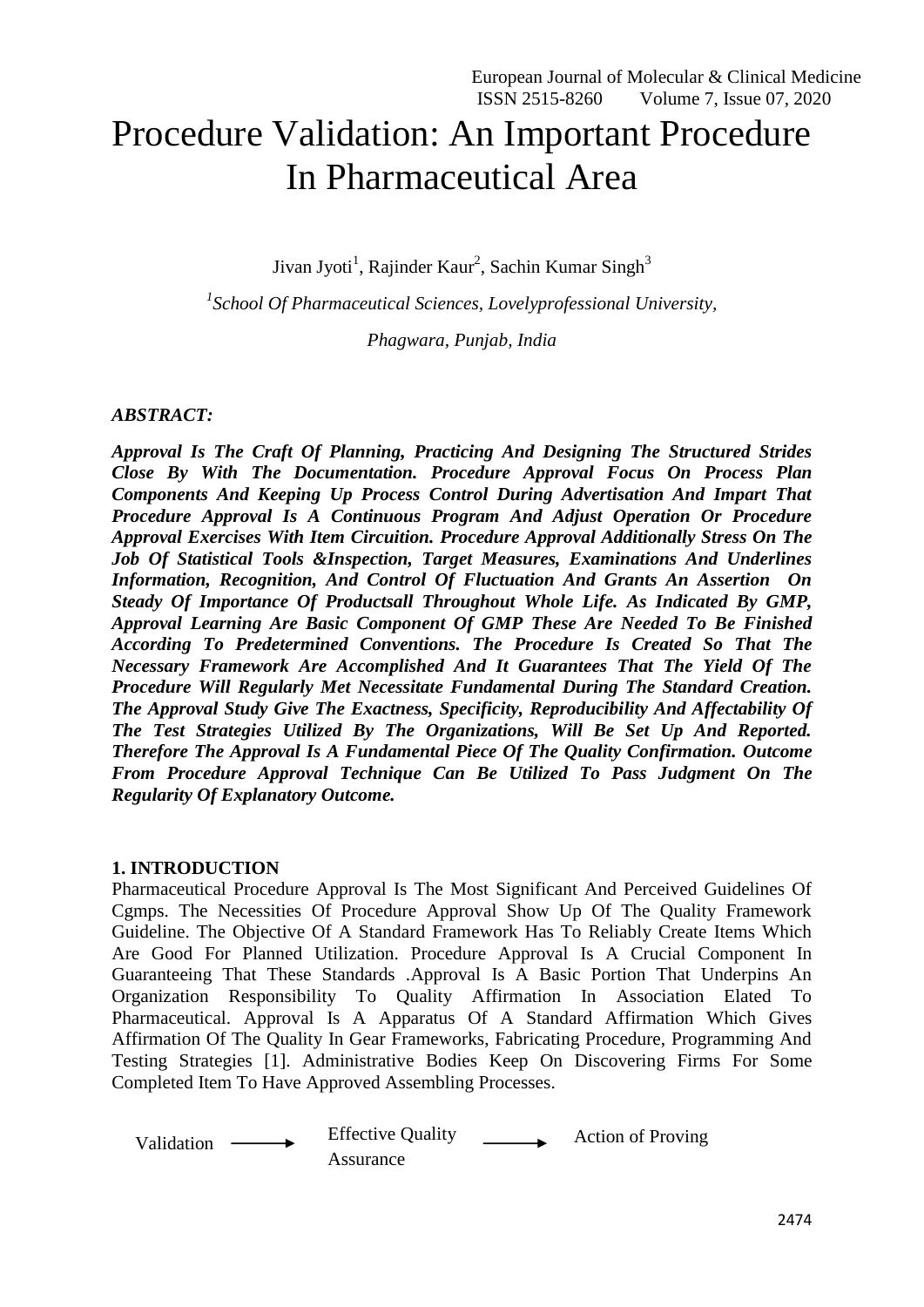European Journal of Molecular & Clinical Medicine ISSN 2515-8260 Volume 7, Issue 07, 2020 Endorsement Is Cooperation Where It Incorporates People From Various Requests Of The Business [2].

# **1.1 WHY VALIDATION?[3]**



# **2. HISTORY OF APPROVAL [4]**

The Idea Of Approval Was First Given By Two FDA Authorities.

Two FDA authorities Bud Loftus and Ted Byers [1970]  $\mathbf{I}$ Issue related to the sterility of parenteral Product  $\perp$ Principal approval exercise centered For Procedure engaged with making these items.  $\downarrow$ In 1978 Approval idea was developed in united state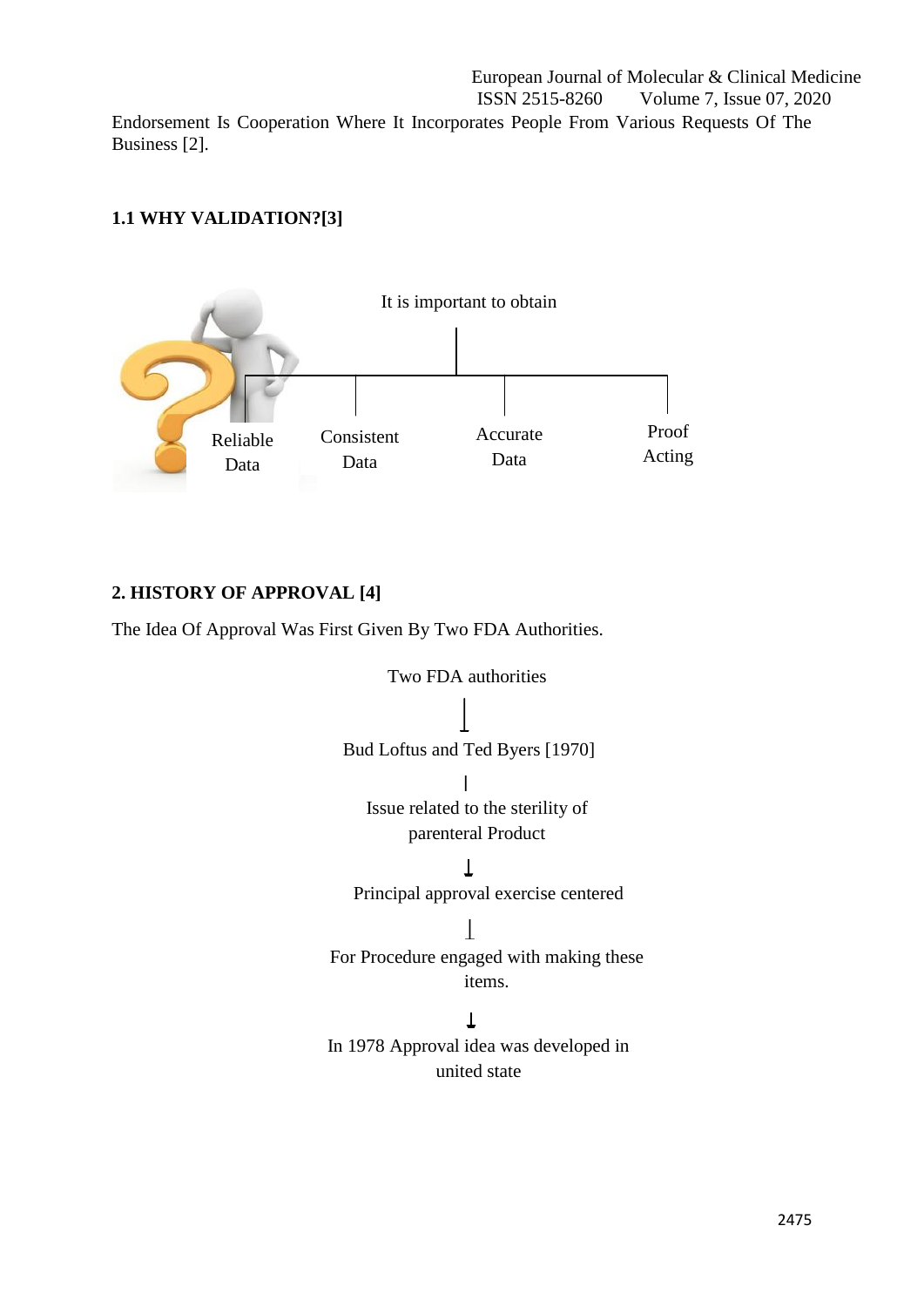# **3. VALIDATION SCOPE**

Pharmaceutical Validation Is An Immense Region For The Working And It Basically Conclude Each Part Of Pharmaceutical Preparing Exercises, Subsequently Characterizing The Scope Of Validation Turns Into An Extremely Troublesome Work [5]. Be That As It May, An Efficient Take A Look At The Pharmaceutical Tasks Will Call Attention To At Any Rate The Accompanying Territories For Pharmaceutical Approval:



## **4 VALIDATION**

Processdefinitionstechnique Endorsement Is The Examination Of Data Gathered All Through The Arrangement And Amassing Of A Thing In Order To Attest That The Methodology Can Reliably Yield Aftereffects Of A Chose Standard [6]**.**

| <b>FDA</b>                  | <b>WHO</b>                                             | <b>EMA</b>               |
|-----------------------------|--------------------------------------------------------|--------------------------|
|                             |                                                        |                          |
| According To FDA The        | According To WHO                                       | According To EMA The     |
| Collection And Appraisal Of | Documented Evidence This Documented Evidence That      |                          |
| Data, From The System       | Gives A Significant Level Of   The Methodology, Worked |                          |
| Setup Sort Out Through      | Affirmation That A Specific Inside Developed           |                          |
| Business Age, Which Sets    | Methodology Will                                       | Parameters, Can<br>Done  |
| Up Coherent Verification    | Dependably Achieve A                                   | Reliably And Suitably To |
| That A Technique Can Do     | Thing That Meets Quality   Convey A Therapeutic Thing  |                          |
| Dependably Passing<br>On    | Traits And<br>Predefined                               | Meeting Its<br>Quality   |
| <b>Quality Things.</b>      | Subtleties.                                            | Characteristics<br>And   |
|                             |                                                        | Predefined Subtleties.   |
|                             |                                                        |                          |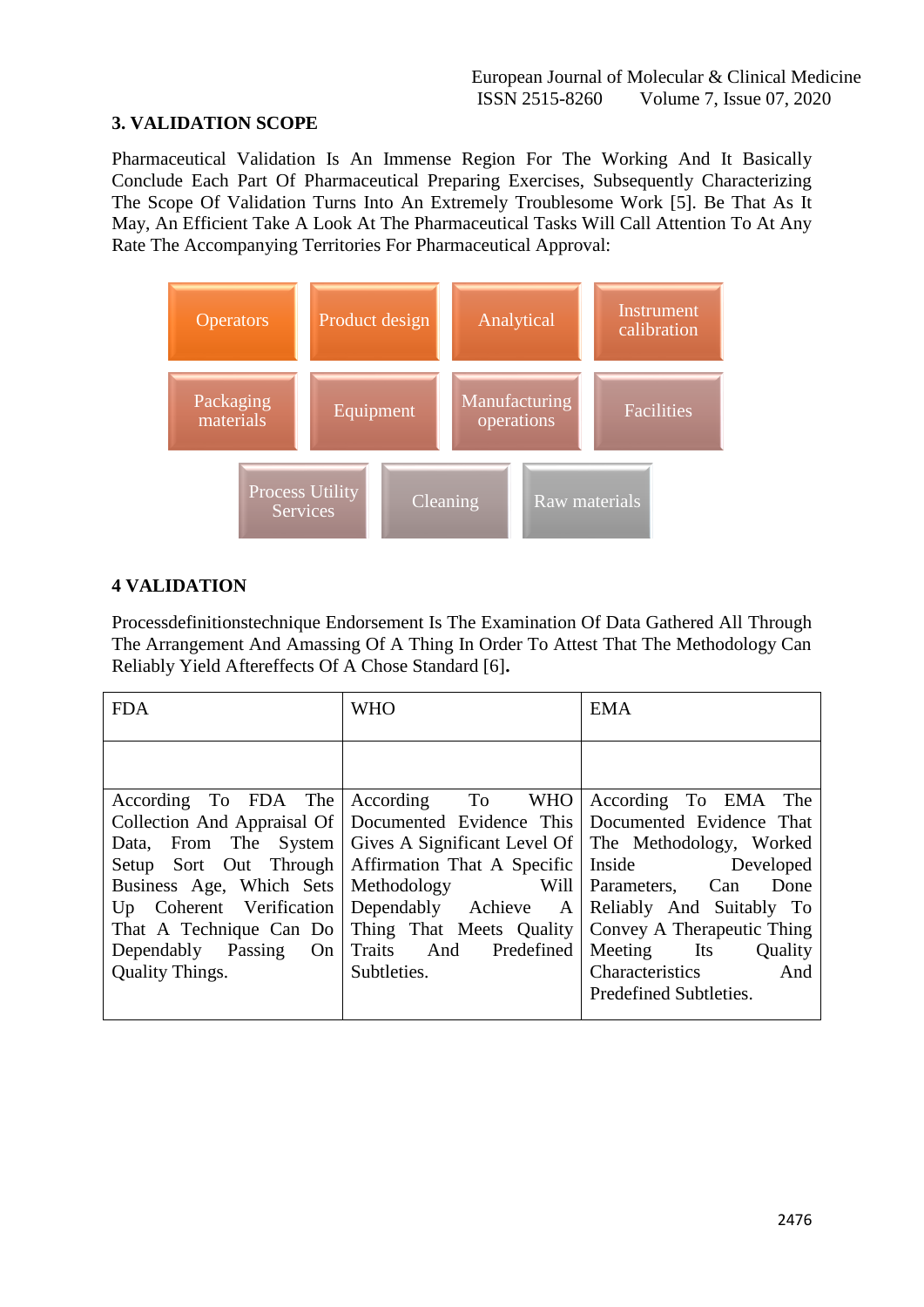#### **5. FUNDAMENTALS OF VALIDATIONPROCESS [7-9]**



## **6. AIM OF VALIDATIONPROCESS [2,10]**

Similarly as apparatus approval, significant changes after the underlying approval will bring about the requirement for consequent revalidation.

An approval idea for the assembling procedure ought to be accomplished and abstracted by engineers so as to fulfill rules. The approval idea for the most part includes only a PQ segment.

The objective is to make a hearty assembling process that reliably creates a medication item with insignificant variety that holds fast to quality criteria of specification, purity, and intensity.

Similar as apparatus approval, significant changes after the underlying approval will bring about the requirement for ensuing revalidation.

At the last, procedure approval will guarantee a powerful item that is exceptionally reproducible after some time.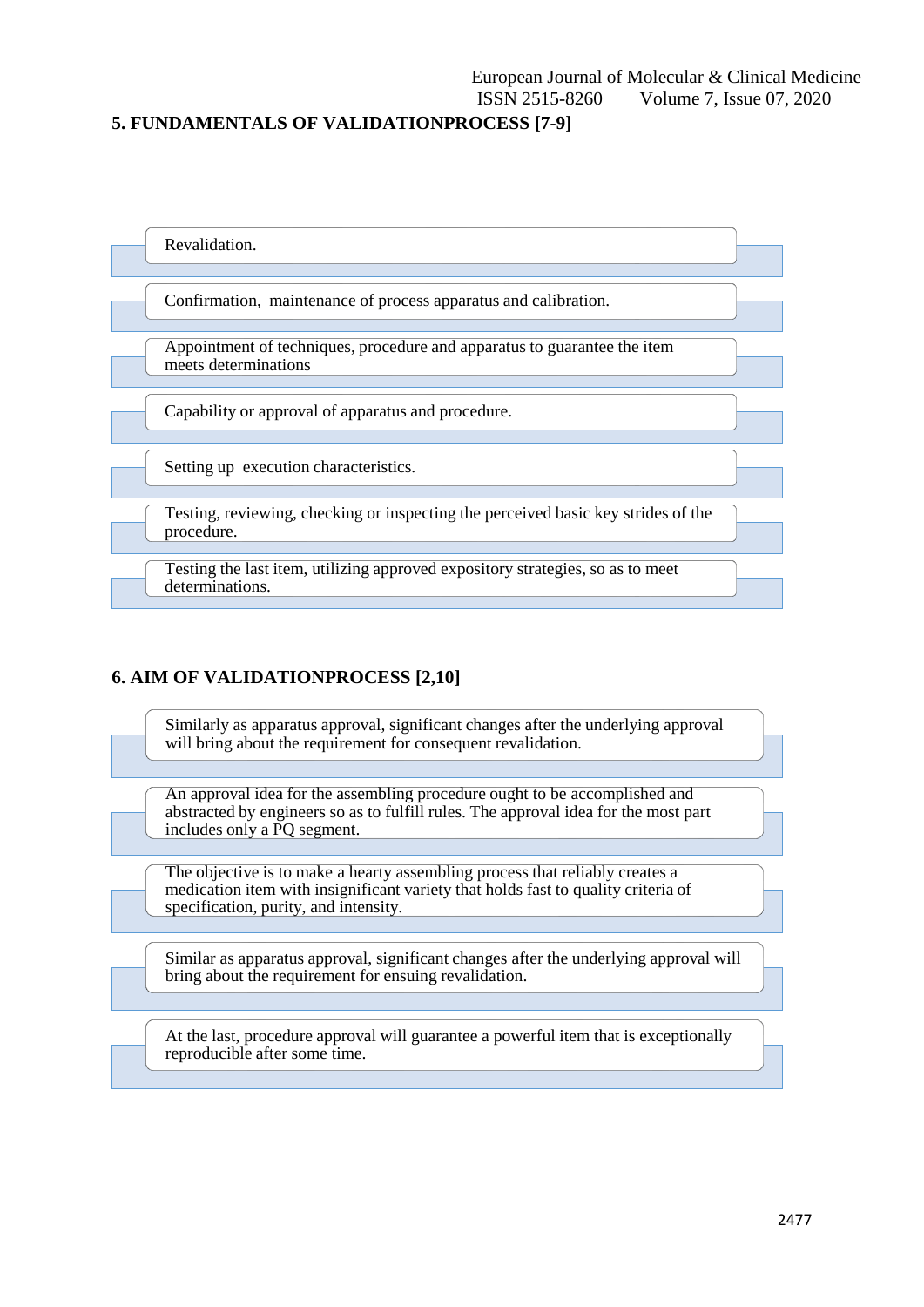## **7. PROCESS VALIDATION - ADVANTAGES [11]**

Better capacity to set control limits and objective parameters for regular creation, relating with approval results.

Improved the information and assessment capacities and expanded certainty about procedure reproducibility and item quality.

Expanded constant observing and alteration of procedure.

Improved capacity to factually assess process execution and item factors. e.g. mean; extend; control limits.

#### **8. Purposes Behind PROCESS VALIDATION [12]**

The Conceivable Explanation Of Performing Process Approval May Incorporate:

Transform the location of assembling

Existing items or new items according to SUPAC changes

Variation in batch size.

Variation in the procedure related to existing items.

Basic control parameters changes.

Segments changes.

During Annual Product Review (APR) abnormal inclines in quality parameters of item through survey.

## **9. REGULATORY REQUIREMENTS INVOLVED IN PROCESS VALIDATION**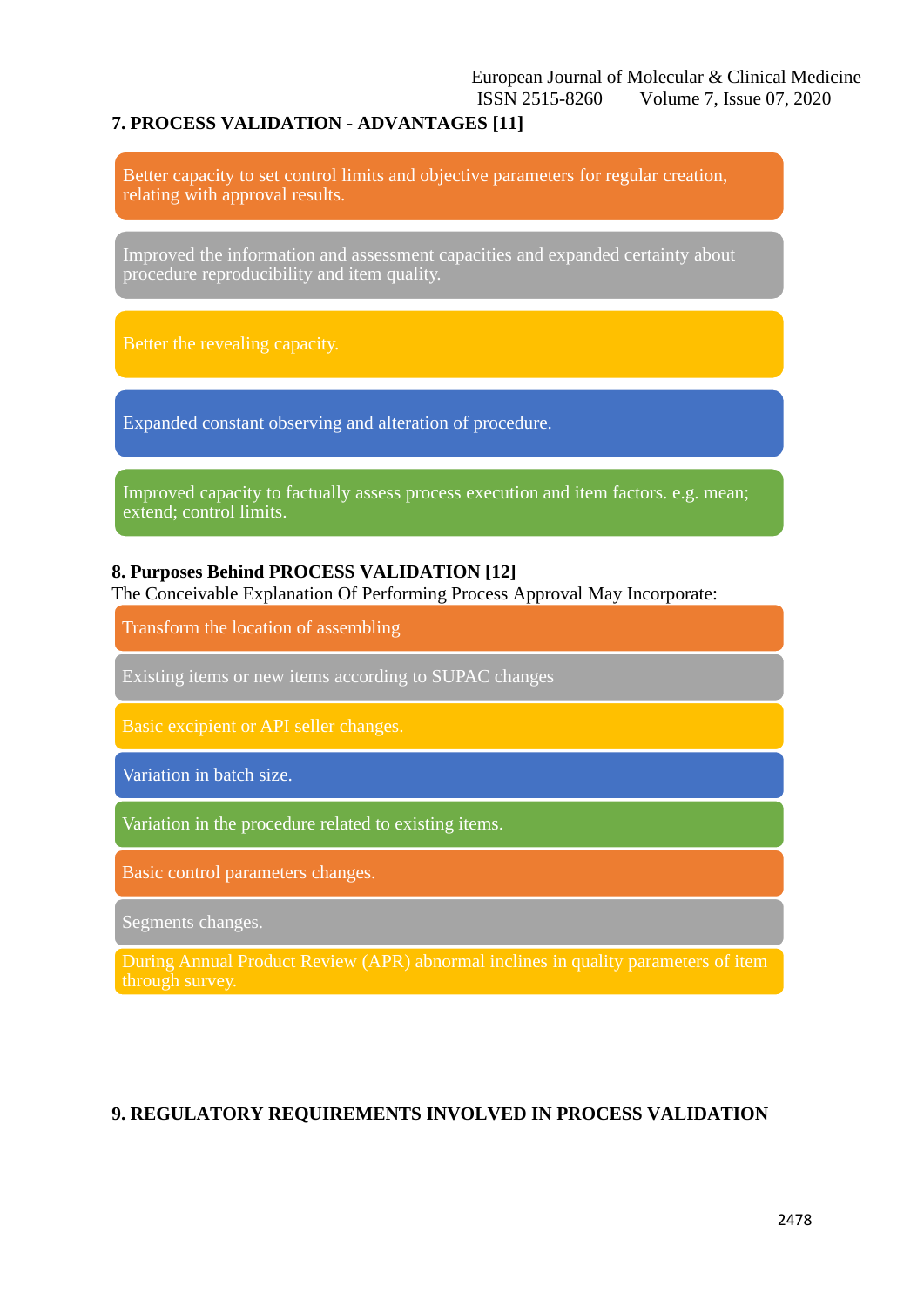

The Major Standard Is That "In-Procedure Points Of Interest For Such Attributes (Of In Technique Substances And The Solution End Thing) Will Be Reliable With Medicate Thing Last Portray ". The Consequent Meritis This Guideline Additionally Needs That In-Process Details "Will Be Inferred Dictated By The Utilization Of Reasonable Factual Strategies Were Fitting".The CGMP Decides Necessitate That Work Environments Where Medications Are Fabricated Be Of Reasonable Size, Progression, And Region To Enable Bona Fide Practices According To Rule 211.42. Device Must Be Of Sensible Arrangement, Pleasant Size, And Reasonable Orchestrated To Help Assignments For Its Typical Use According To Given In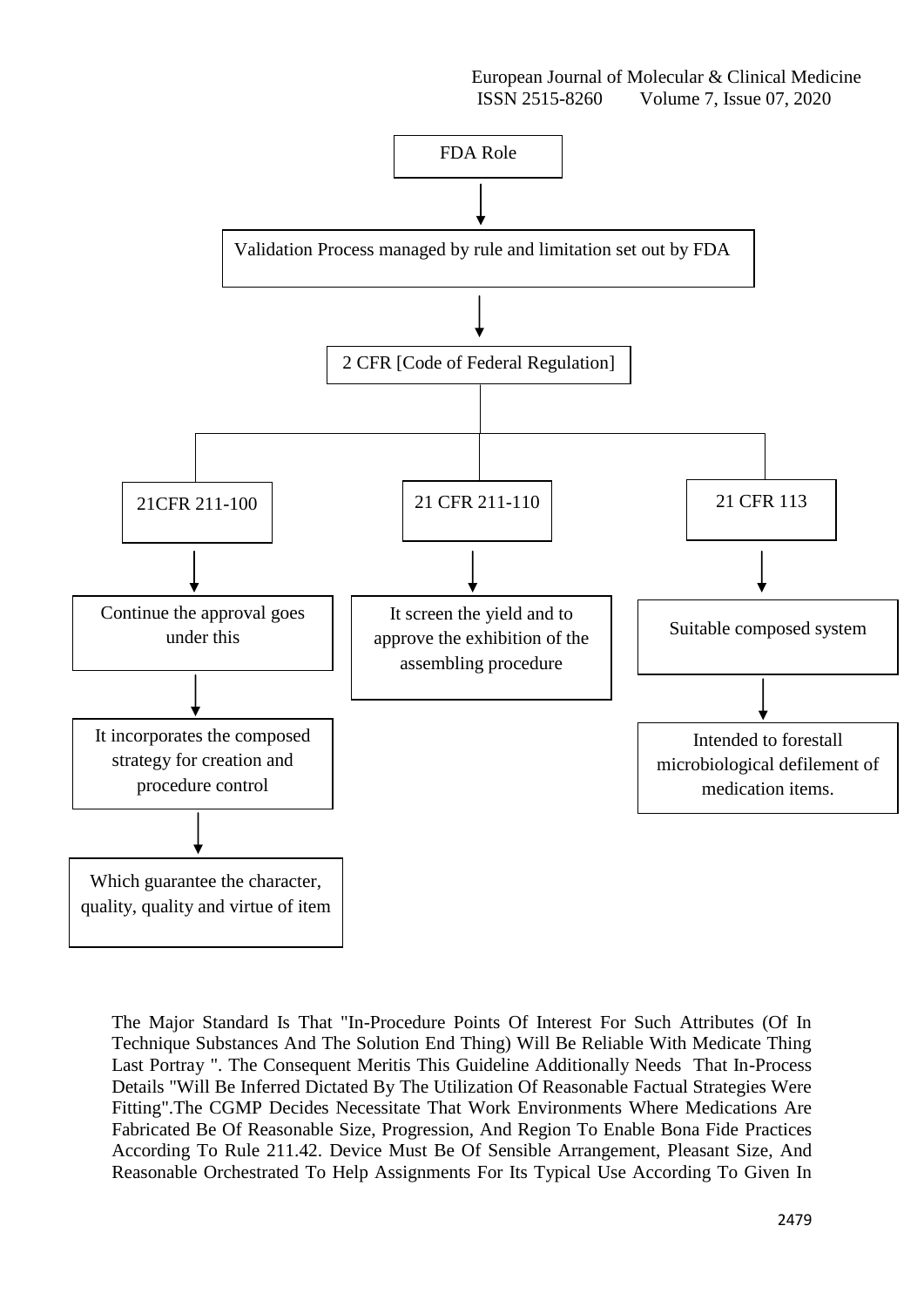211.63.Computerized, Electronic And Mechanical Gadget Must Be Balanced, Looked Into, Or Saw By The Made Program Proposed To Guarantee Fitting Execution According To Rule 211.68.[13].

# **10. APPROVAL PLANNING [14-17]**



| Information Happening during the whole Process |                                                                               |                             |                   |                         |                                     |
|------------------------------------------------|-------------------------------------------------------------------------------|-----------------------------|-------------------|-------------------------|-------------------------------------|
| Approval<br>preprations                        | Summary of<br>Whole work<br>which is<br>happening<br>during the<br>procedure. | Confirmation<br>association | Change<br>control | Booking and<br>planning | Reference to<br>existing<br>archive |

## **11. AUTHORITIES IN CHARGE FOR PROCEDURE VALIDATION [18, 19]**

The Approval Operatorgathering Is Met To Describe Progress, Compose And At The End, Affirm The Whole Exertion, Including The Entirety Of The Documentation Produced. The Working Party Would As A Rule Incorporate The Accompanying Staff Individuals,

- Engineering Head.
- Quality Assurance Head.
- Approval Manager.
- Authoritiesapproval Discipline: All Zones
- Manager Of Production Unit.

| <b>Division</b>           | <b>Management</b>                                                         |
|---------------------------|---------------------------------------------------------------------------|
| <b>Production Manager</b> | In Charge For Assembling Of Clumps And<br>Audit Of Convention And Report. |
| <b>QC</b> Manager         | In Charge For Investigation Of Tests<br>Collected                         |
| <b>QC</b> Executive       | Answerable For Tests Assortment And                                       |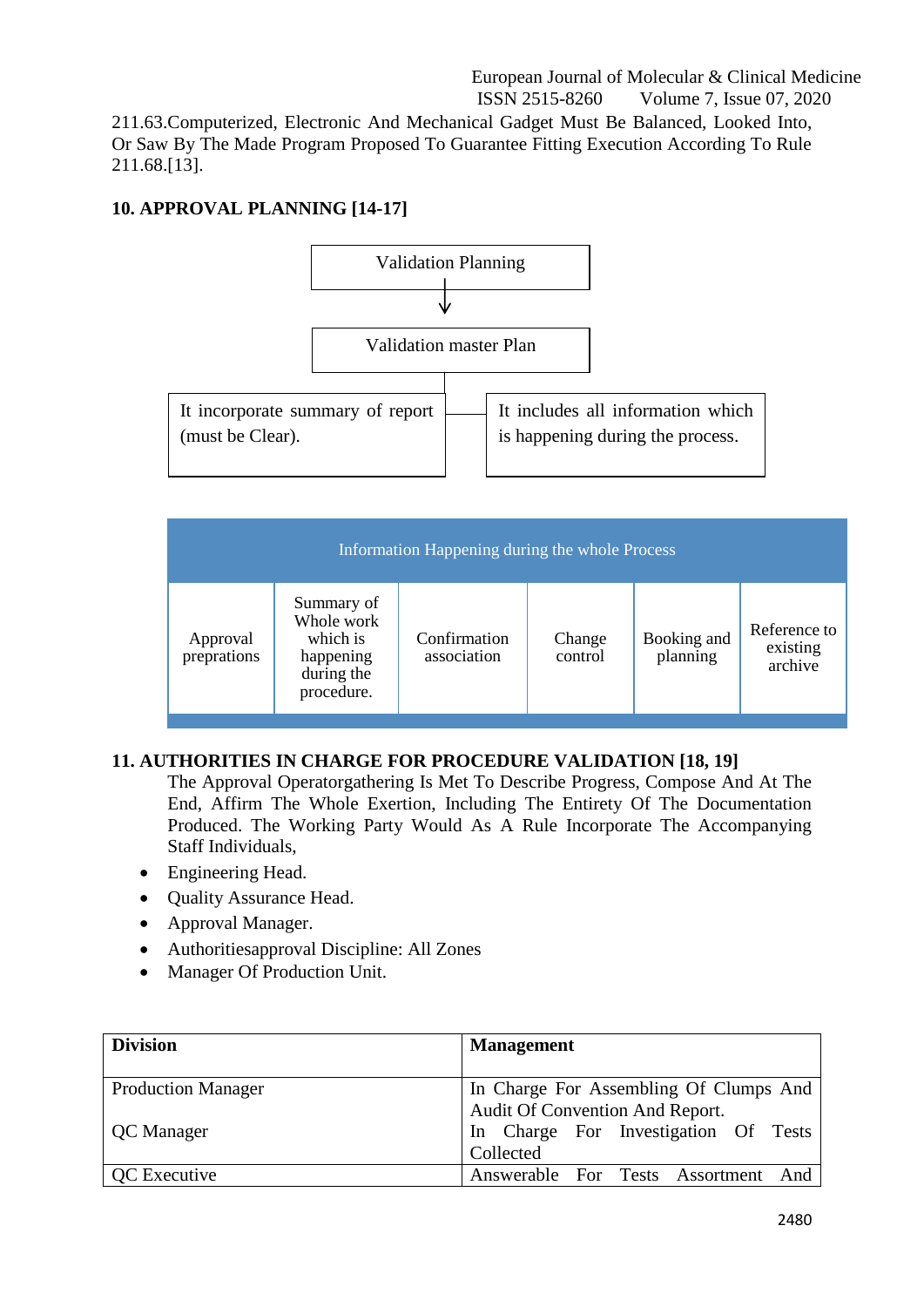|                             | European Journal of Molecular & Clinical Medicine |
|-----------------------------|---------------------------------------------------|
|                             | ISSN 2515-8260<br>Volume 7, Issue 07, 2020        |
|                             | Accommodation To QC                               |
| Maintenance Manager         | Giving Utilities And Designing Support            |
|                             |                                                   |
| <b>Production Executive</b> | Answerable For Arrangement Of Convention          |
|                             | And Assembling Of Approval Groups                 |
| QA Manager                  | Answerable For Convention Approval And            |
|                             | Arrangement Of Outline Report.                    |

**12STEPS INVOLVED IN VALIDATION[3]**

The Approval Steps Are As Follows:

.

Pre-approval activities (study included in pre-established

protocol).

It is dependent on strategies of change control

Personnel (those directing examination and procedure studying)

Analysis of whole data which is obtained during study

Acceptable trial offices and apparatus

Acceptable tidy up room offices ought to be accessible in both the local and foundation condition

There ought to be affirmation that the tidy up room condition as indicated is verified through starting appointing (capability)

The procedure, if as proved by methods for  $\mathbf{r}_i$ stimulation"  $\frac{d}{dx}$  xamines.

 $T_{\rm eff}$  to be revalidated at  $\frac{1}{\sqrt{2}}$  . The comprehensive documentation documentations of  $\frac{1}{\sqrt{2}}$ In this way through the execution of software engineer of re-testing–in procedure apparatus ought to be appropriately introduced, kept up and qualified.

When proper consideration has been given to the above mentioned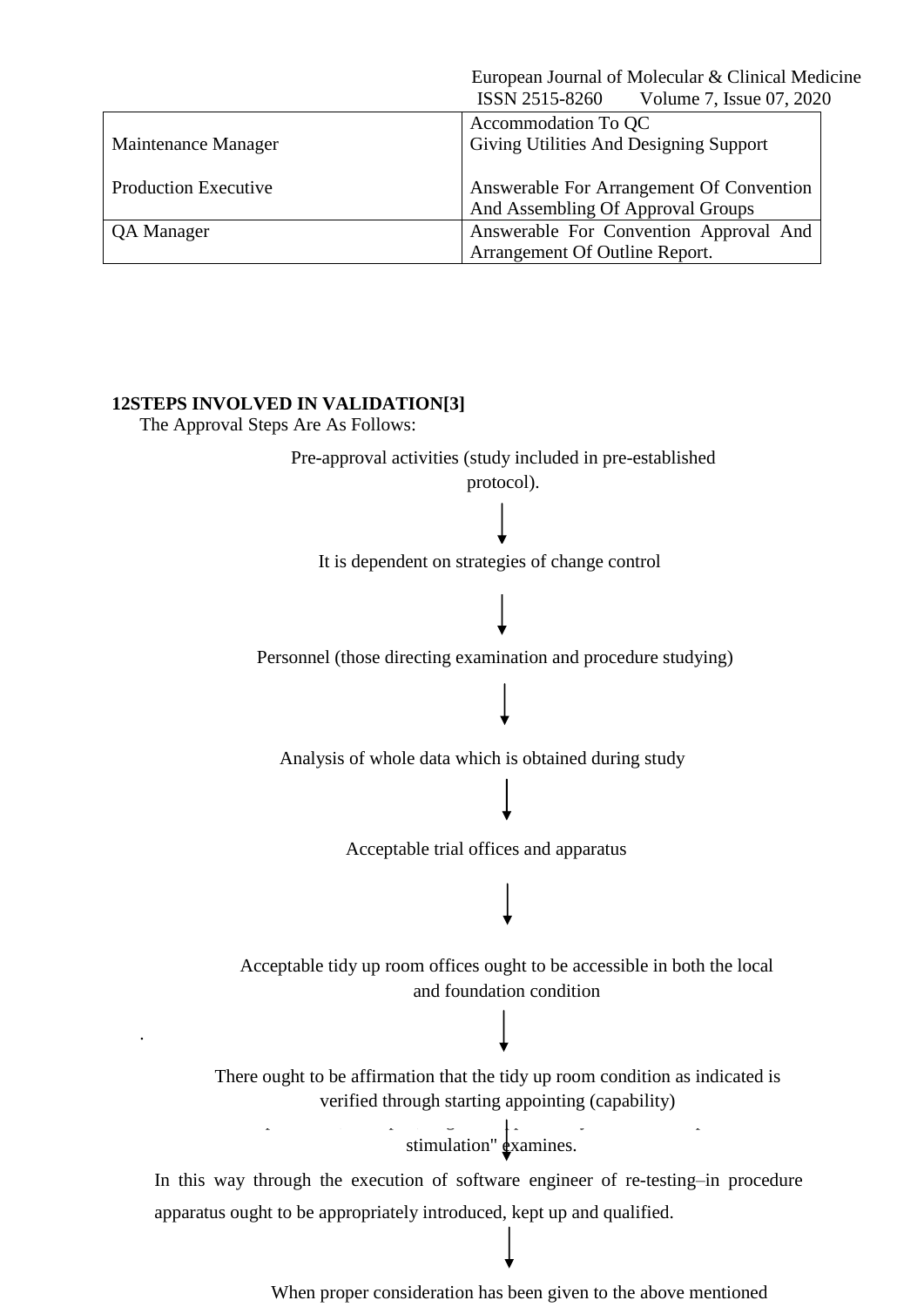#### **13. VITAL PHASESIN PROCESS APPROVAL [3, 4]**

The Exercises Identifying With Approval Studies Might Be Grouped Into Following: **A PHASE**:

Pre-Endorsing Qualification Compose Which Joins All Activities Relating To Thing Imaginative Work, Definition Pilot Group Mulls Over, Scale-Up Inspects, Move Of Progress To Business Scale Get-Togethers, Setting Up Adequacy Conditionsand Cutoff, And Treatment Of In-Technique And Finished Estimations Types, Mechanical Social Gathering Limit, Foundation Limit, Operational Breaking Point And System Limit..

#### **B PHASE**:

This Is The Procedure Endorsement Arrange. It Is Planned To Affirm That Each Settled Most Extreme Of The Fundamental Technique Parameter Are Real And That Pleasant Things Can Be Made A Lot Under The Most Observably Horrendous Conditions.

#### **C PHASE**:

This Is Prominent As The Help Maintenance Sort Out, It Needs Visit Examination Of All Strategy Related Records, Including Endorsing Of Survey Answers, To Ensure That There Have Been No Deviations, Changes, Bewilderments And Acclimations To The Creation Technique And That All Quality Working Methodologies. At This Stage, The Assistance Pack Containing People Keeping An Eye Out For Every Single Basic Division Moreover Guarantees That There Have Been No Deviations That Ought To Have Perceived Requalification And Revalidation. A Mindful Arrangement And Backing Of Structures And Technique Controls Can Develop A Raised Level Of Conviction That All Groups Or Packs Passed On Will Meet Their Organized Choices. It's Perceived That All Through Social Event And Control, Rehearses Are Encouraged By The Standard Of Good Gathering Practice (GMP) Both As A Last Resort And In Express Reference To Sterile Thing Make.. **14. ESSENTIALS OF PROCEDUREAPPROVAL [5, 6, 7, 8, 9]**

**1. INSTALLATION OR ESTABLISHMENT QUALIFICATION (IQ):**Establishing By Target Confirmation That Each And Every Key Piece Of The Strategy Rigging And Subordinate Structure Foundation Hold Quick To The Makers Attested Specific And That The Proposition Of The Supplier Of The Mechanical Assembly Are Properly Taken:



#### **Contemplationsare As Follow:**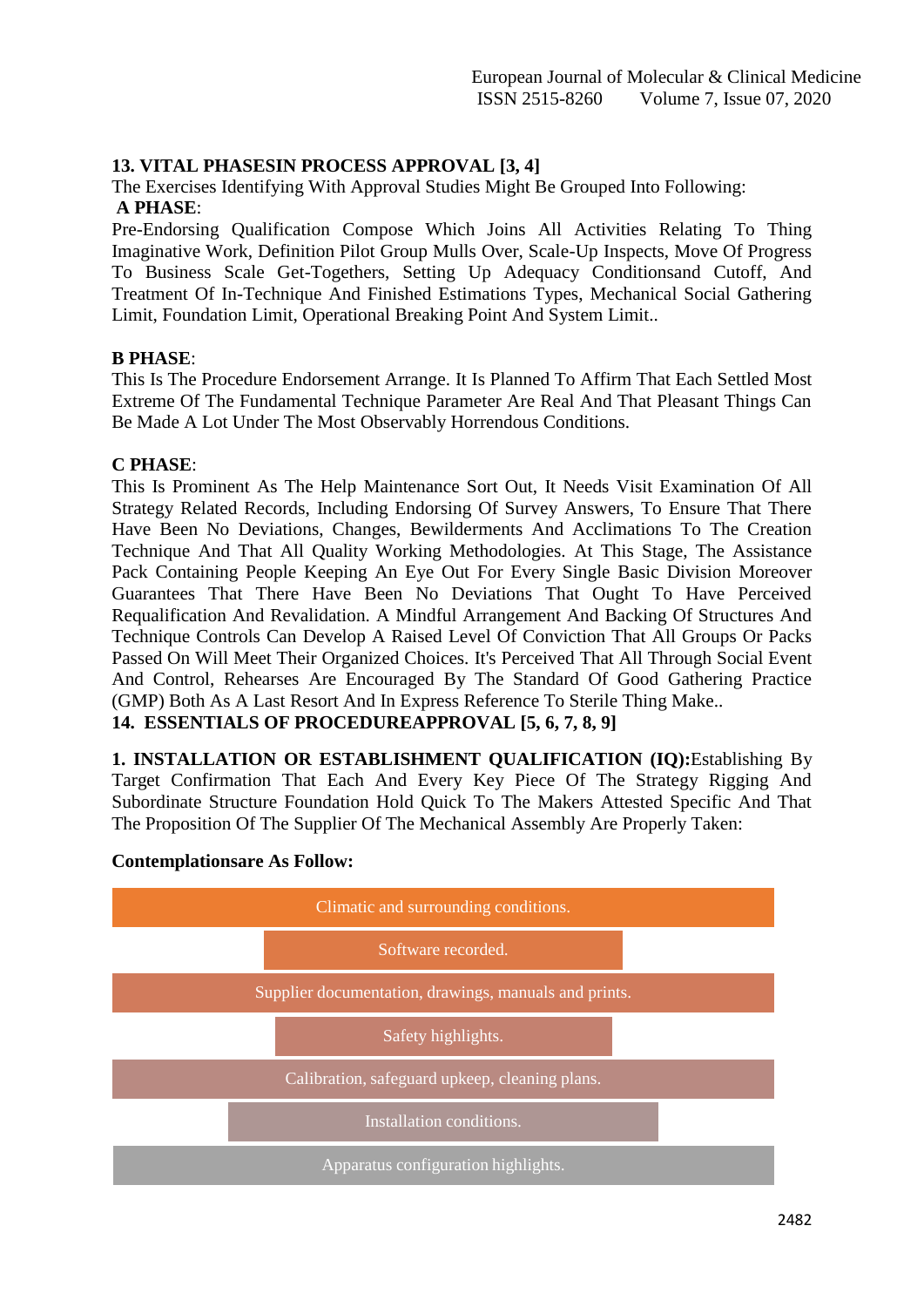**2. OPERATIONAL QUALIFICATION (OQ):**Working Up By Target Check Strategy Control Cutoff Focuses And Development Levels Which Accomplish Thing That Every Single For Characterized Need. Contemplations Are As Follow:



**3. PERFORMANCE OR EXECUTION QUALIFICATION (PQ):**Setting Up By Target Affirmation That The Technique, Under Foreseen Conditions, Reliably Passes On A Thing Which Meets Every Single Destined Fundamental**:**



**4. RE-ORIENTATION**:Progress Of Gear Ought To Follow Uncommon Audit And Ensuring Of The Positive Change Recommendation Through The Change Control System. This Genuine Examination Should Solidify Evaluations Of Re-Breaking Point Of The Mechanical Get-Together. Minute Changes Or Changes Having No Energetic Effect On Last Or In-Process Thing Quality Ought To Be Directed Through The Documentation System Of The Pre-Emptive Upkeep Program.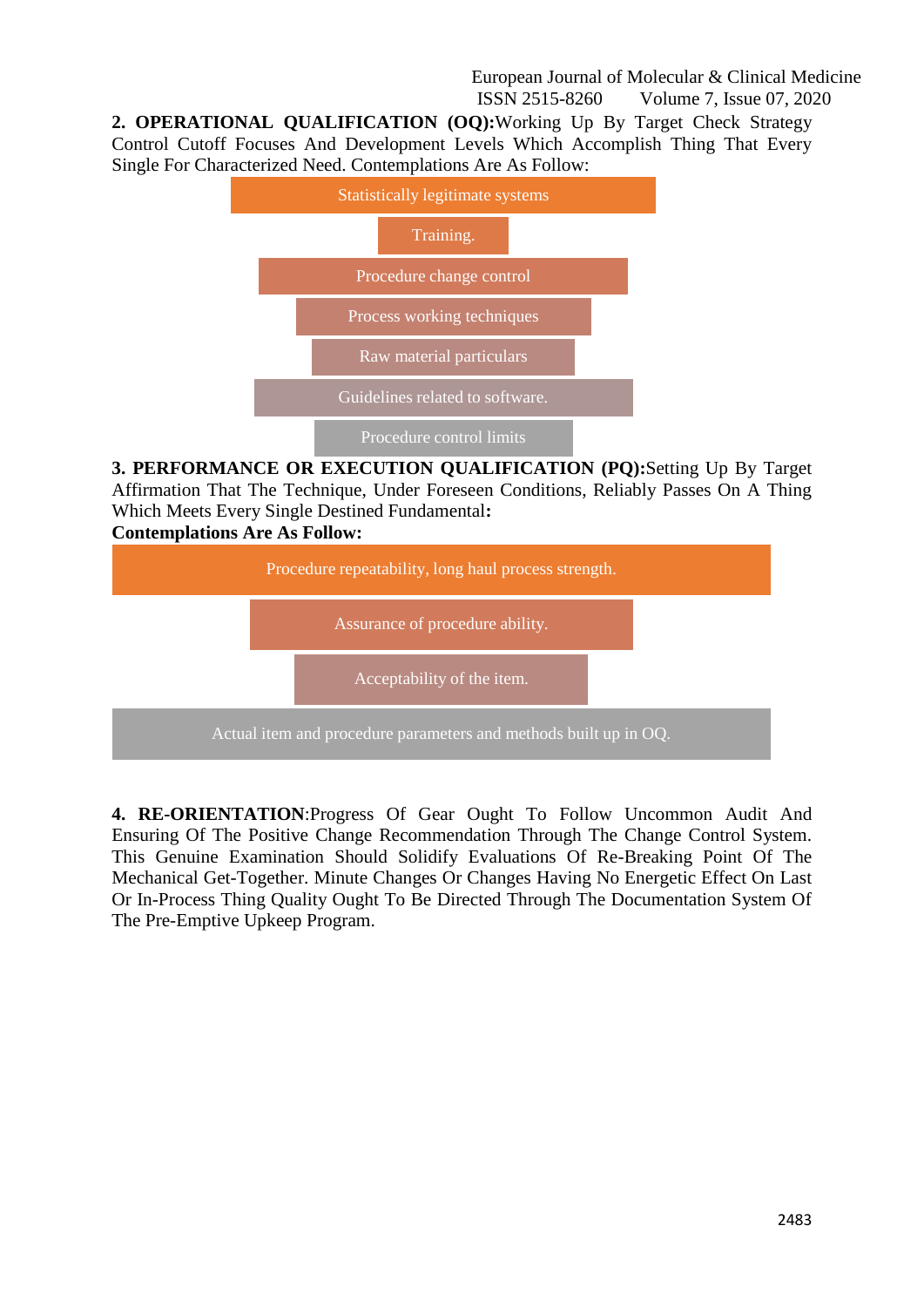

#### **15. PROCEDURE AFFIRMATION INSIDE THE QUALITY MANAGEMENT SYSTEM**

Procedure Approval Is A Piece Of The Coordinated Prerequisites Of A Quality Administration System. It Is Directed With Regards To A Framework Including Plan And Advancement Control, Procedure Control Quality Confirmation And Remedial And Preventive Activity. The Item Ought To Be Plan Vigorously Enough To Resist Varieties In The Assembling Procedure And The Assembling Procedure Should Be Able And Firm To Guarantee Proceeded With Safe Items That Carried Out Sufficiently. Restorative Activities Regularly Distinguish Lacking Procedure Approvals. Every Restorative Activity Applied To An Assembling Procedure Ought To Incorporate The Thought For Leading Procedure Approval/Revalidation [6].

**Procedure Approval Decision Tree:**The Accompanying Model Might Be Valuable In Deciding If A Procedure Ought To Be Approved:



**16. PHASESOF PROCESS APPROVAL [5, 9, 10, 11]**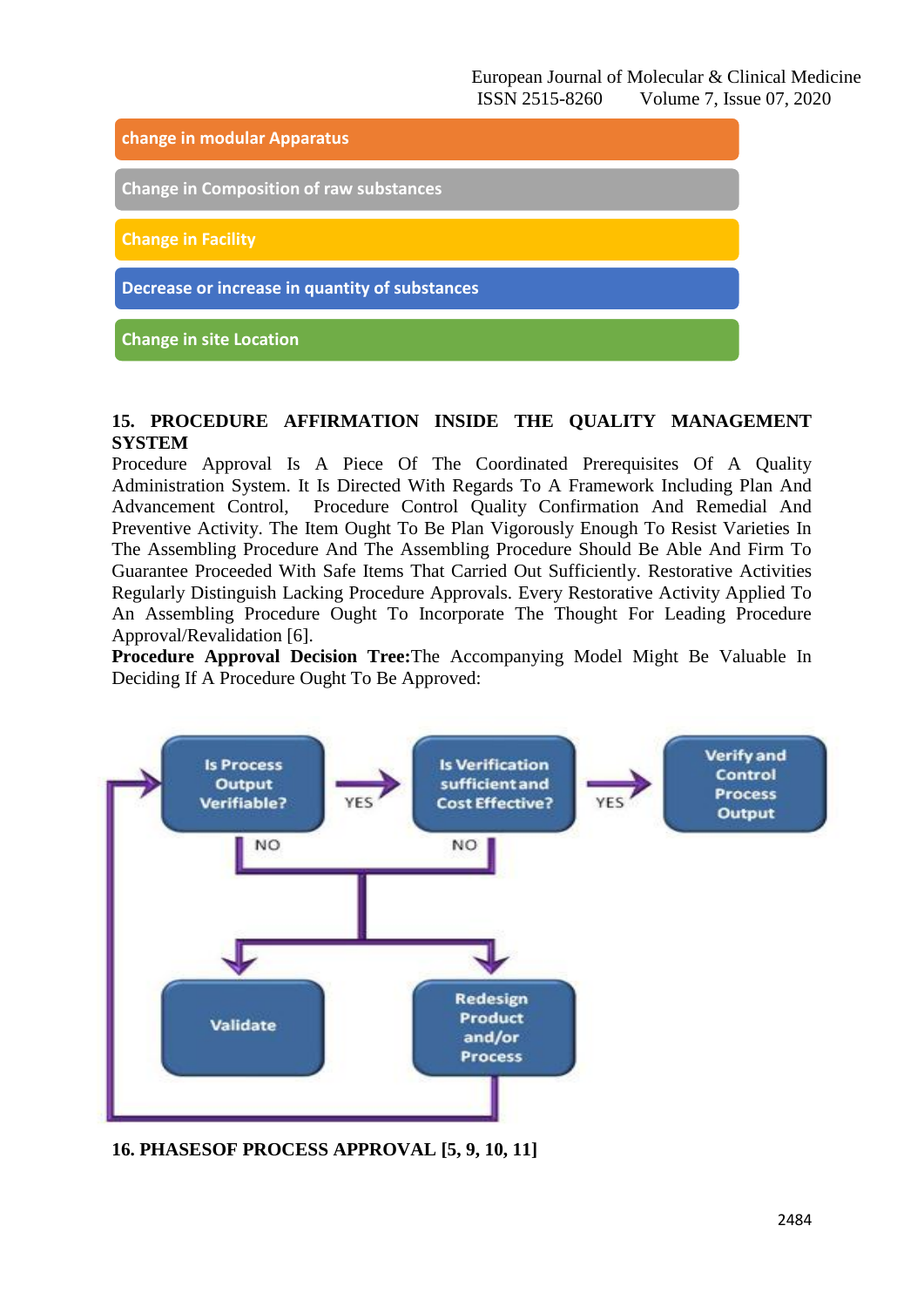Framework Approval Is Depicted As The Mix And Evaluation Of Information, From The Structure Configuration Sort Out Through Business Creation, Which Sets Up Strong Check That A Strategy Can Do Persistently Passing On Quality Thing. System Validation Interlaces An Improvement Of Exercises Occurring Over The Lifecycle Of The Thing And Methodology. The Exercises Identifying With Ensuring Studies Might Be Coordinated Into Following Stages:

**PHASE A- PROCEDUREOUTLINE**: "Focusing Exclusively On Qualification Efforts Without Understanding The Manufacturing Process Is Defined During This Stage Based On Knowledge

Gained Through Development And Scale-Up Activities.It Covers All Exercises Identifying With Item Innovative Work, Definition, Pilot Cluster Contemplates, Scale-Up Considers, Move Of Innovation To Business Scale Bunches, Building Up Strength Conditions, Stockpiling And Treatment Of In-Process And Completed Measurements Structures, Apparatus Capability, Establishment Capability, Operational Capability, Procedure Ability. Additionally This Is The Phase Wherein The Foundation Of A Methodology For Process Control Is Occurring Utilizing Collection Information And Comprehension Of The Procedure."

#### **PHASE B-PROCEDURECAPABILITY:**

At This Stage, The Structure Configuration Is Concentrated To Pick Whether The System Is Fit For Reproducible Business Passing On. It Communicates That Every Single Set Up Cutoff Of The Critical Process Framework Are Considerable And That Mind Boggling Things Can Be Passed On Altogether Under "Anticipating The Most Noticeably Horrible Conceivable Situation" Conditions. Great Manufacturing Practice Pleasant Procedures Must Be Followed Right Now Productive Summit Of This Stage Is Central Before Business Allocation Of A Thing**.**

Two Part Of Procedure Capability::

(A) Installation And Operational Qualification

•. Established By Objective Evidence That All The Crucial Aspect Of The Procedure Apparatus Are Adhere To Manufacturing Guidelines.

• Pursuit Must Provide Surety To The Legitimate Provision Idea, The Apparatus And Related Equipments Which Are Appropriate For Their Proposed Utilize And Execute Appropriately. (B) Procedure Execution Capability

• Stage Of The Making Arrangements

• It Include Of Arranged Examinations Of All The Work Which Is Done During In Procedure Item Standards.

• Maker Should Logically Govern Reasonable Basis And Legitimize It.

• Use Of Prior Investigation.

#### **PHASE C- CONTINUED PROCEDURECONFIRMATION**

Driving Confirmation Is Gotten During A Tiny Bit At A Time Creation Which Says That The Perspective Remains In A State Of Control. The Embracing Bolster Make Requires Visit Assessment Out Of All Technique Related Records, Including Reinforce Layout Reports To Guarantee That There Have Been No Abilities, Deviations, Calamity, Acclimations To The Creation System, And That The Entire Of What Sops Have Been Followed, Including Change Control Structures. A Triumphant Supporting Project Relies Upon The Information And Understanding And The Best Way To Deal With Oversee Direct Control Passing On Structures. These Wire The Wellspring Of Collection, The Snag Of The Undeniable Check Of The Variety, And The Characteristics Weak Of The Game-Plan.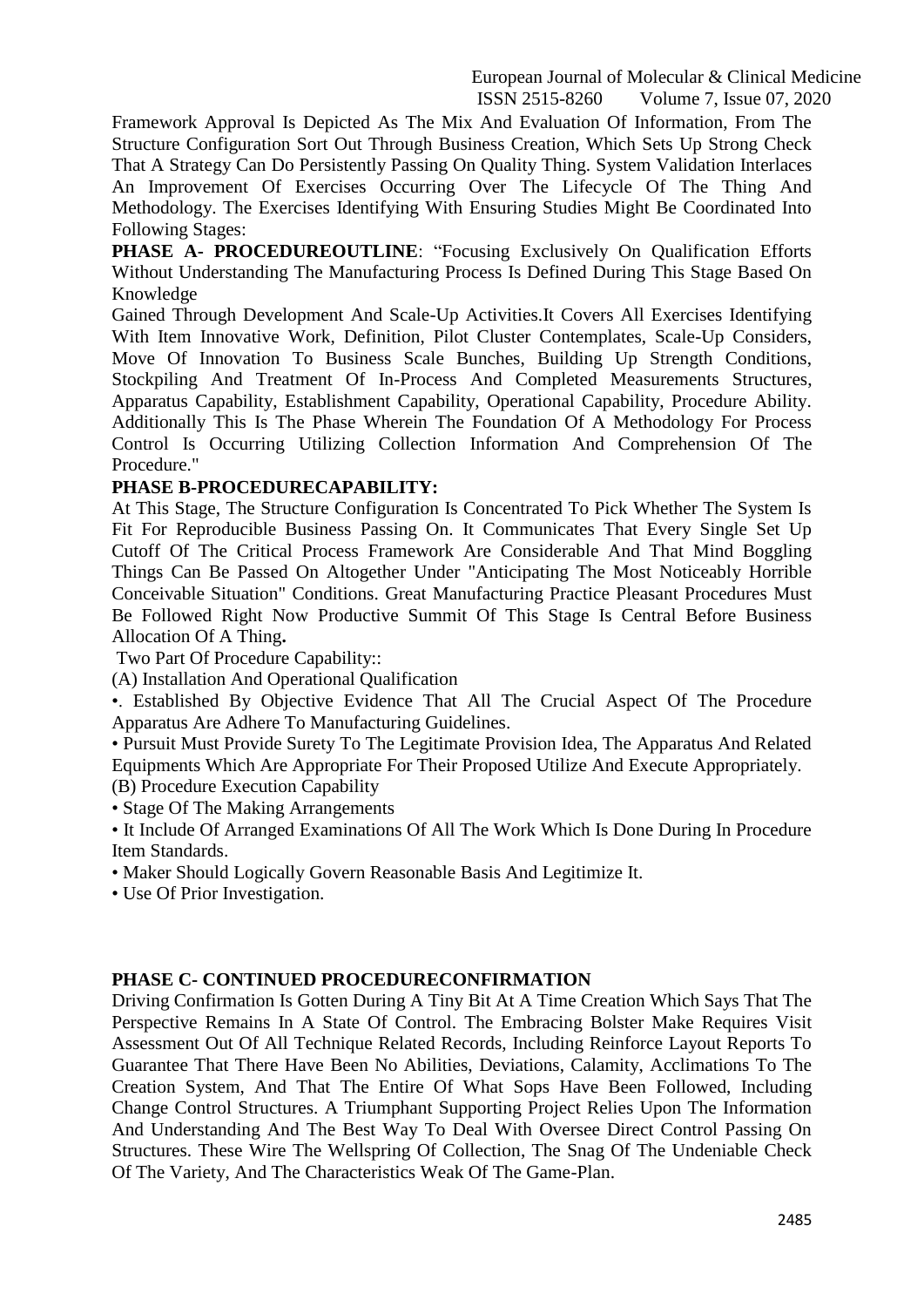#### **17. SORTS OF PROCEDURE APPROVAL (VALIDATION) [5, 11] 1. PLANNED APPROVAL:**

Led Before The Circulation Of Either Another Item Or An Item Made Under An Adjusted Creation Process, Where The Changes Are Critical And May Influence The Items Attributes. It Is A Predefined Logical Methodology And Incorporates The Underlying Phases Of Formulation Advancement, Procedure Improvement, Setting Of Procedure Inspecting Ideas, Characterizing Crude Material Determinations,Move Of Advancement From Scale-Up Gatherings To Business Size Clusters, Posting Huge Method Is Executed And Common Controlsin Planned Approv.Al,The Assistance Show Is Executed Before The Technique Is Placed Into Business Use. It Is Generally Observed As Extraordinary That Three Constant Cruns Inside The At Last Concurred Parameters, Giving Outcome Of The Ideal Quality Would Contain A Real Ensuring Of The Framework. It Is An Affirmation On The Business Three Packages Before Progressing

#### **2. SIMULTANEOUS APPROVAL:**

A Procedure Where Recent Creation Groups Are Utilized To Screen Handling Framework.It Gives Of The Current Gathering Being Considered, And Offers Confined Attestation As For Consistency Of Significant Worth. For Instance, A Past Approved Procedure Is Being Moved To An Outsider Agreement Maker Or To Another Site. The Item Is An Alternate Quality Of A Formerly Approved Item With A Similar Proportion Of Dynamic/Idle Fixings.The Amount Of Parts Surveyed Under The Retrospective Approval Were Not Sufficient To Get An Elevated Level Of Insistence Indicating That The Technique Is Totally Leveled Out..

#### **3. REVIEW (RETROSPECTIVE) APPROVAL:**

Driven For A Thing Beforehand Being Checked, And Relies Upon Expansive Data Accumulated In Excess Of A Couple Of Bundles And After Some Time. In Planned Approval, The Help Show Is Executed Before The Methodology Is Put Into Business Use. It Is Commonly Seen As Great That Three Constant Cruns Inside The Finally Agreed Parameters, Giving Aftereffect Of The Perfect Quality Would Contain A Genuine Endorsing Of The Technique. It Is An Assertion On The Business Three Bundles Before Progrin Planned Approval, The Help Show Is Executed Before The Methodology Is Put Survey Approval May Be Used For Persistently Settled Things Which Were Not Grasped By The Fabricator At The Time That They Were First Declared, And Which Are Direct To Be Bore Witness To Bear Witness To The Basics Of Division Two, C Some Bit Of The Guideline To Be Food And Drugs Act. Overview Support Is Only Satisfactory For Dove In Point By Point Shapes And Will Be Inappropriate Where There Have Late Changes In The Blueprint Of The Things, Working System, Contraption And Course Of Action.

#### **4. PROCEDURE REVALIDATION:**

It Is Needed When There Is An Adjustment In Any Of The Basic Procedure Parameters, Plan, Essential Bundling Parts, Crude Material Fabricator, Significant Apparatus. Inability To Meet Item And Procedure Determinations In Groups Would Likewise Require Process Re-Approval.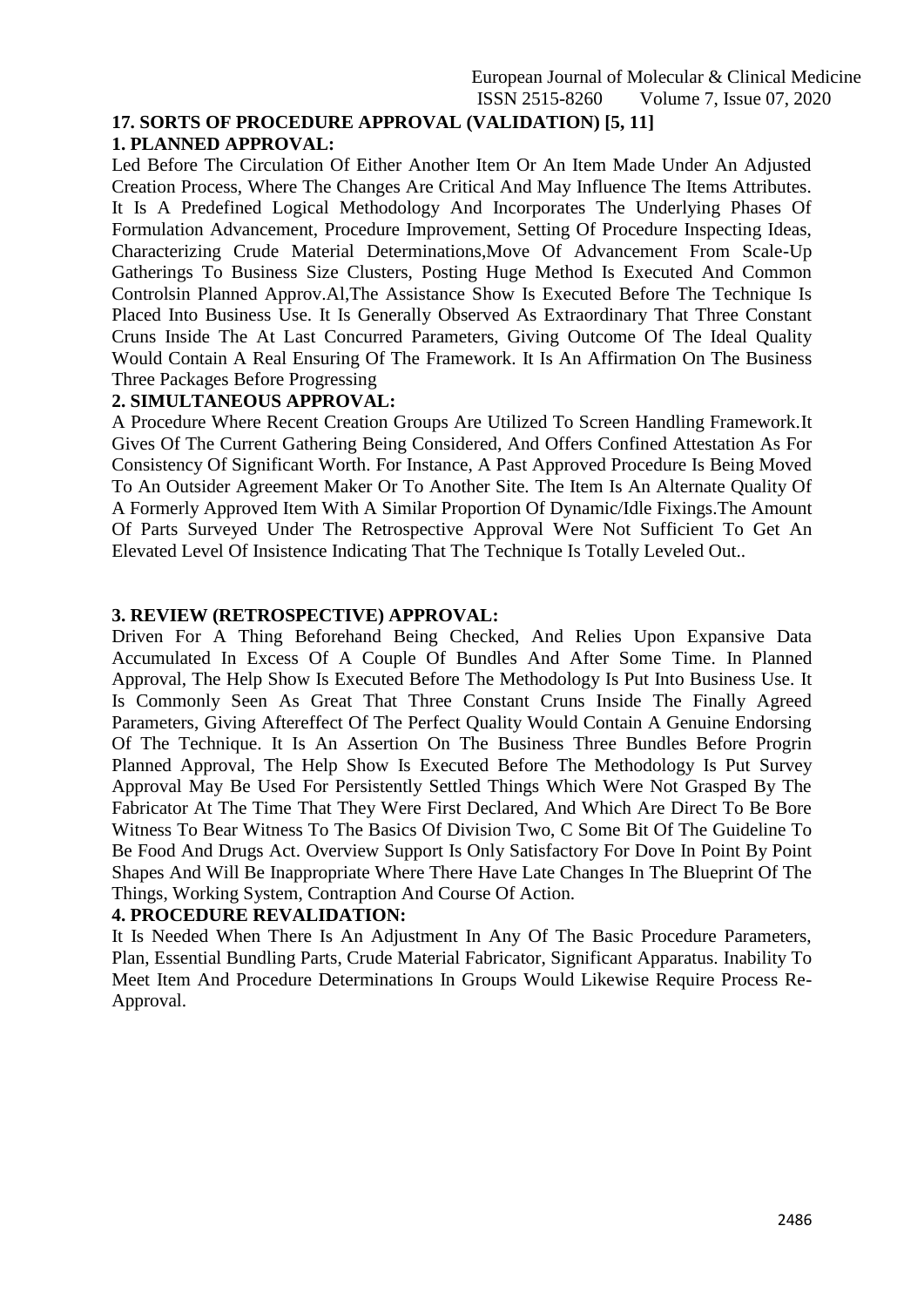

#### **18. DOCUMENTATION**

A Shaped Show Ought To Be Set Up That Chooses How Capacity And Support Will Be Driven. The Show Ought To Be Watched Out For And Grasped. The Show Should Pick Basic Advances And Affirmation Criteria. Readied, Consolidating The Outcomes Got, Remarking On Any Deviations Watched, And Showing Up At The Key Social Event, Including Embracing Changes Basic To Address Inadequacies. Any Headways To The Course Of Action As Delineated In The Exhibit Ought To Be Addressed With Fitting Legitimization. After Perfection Of A Shocking Limit, A Course Of Action Discharge For The Going With Create In Cutoff And Ensuring Ought To Be Made As A Shaped Assistance [12-16].

#### **19. ENDORSEMENT SET UP**

To Develop The Perfect Qualities. These Properties Fuse Physical Similarly As Synthetic Characteristics. By Virtue Of Parenteral, These Appealing Characteristics Should Join Security, Nonattendance Of Pyroxenes, And Opportunity From Obvious Particles. Articulation Focal Points For The Thing Ought To Be Set Up So As To Accomplish Consistency And Reliably The Ideal Thing Properties, And The Decisions Ought To Be Gotten From Testing And Initiation Of The Structure On Sound Genuine Explanation During The Hidden Improvement And Creation Stages And Proceeding Through Coming About Routine Creation. The Framework And Mechanical Gathering Ought To Be Picked To Accomplish The Thing Insistence. For Instance; Structure Engineers; Creation And Quality Solicitation Individuals May All Be Joined. The Methodology Ought To Be Portrayed With A Lot Of Unequivocality And Each Improvement Of The System Ought To Be Attempted To Pick Its Abundancy. These Points Of View Are Fundamental To Guarantee Consequences Of Uniform Quality, Impeccability And Execution [17-20].

#### **20. PRECONDITION OF METHOD ENDORSEMENT [21]**

Precondition Steps Are As Follow:

•Methodology Improvement Designee Will Audit/Guarantee The Transparency Adroit Framework Move Report To The Plant And Plant Establishment For Driving Supporting Testing And Routine Testing; Work Will Co-Ordinate With QA As Of Now. Framework Development Appointee Will Plan Business/Show Bunch Creation And Control Data Which Unite Past What Many Would Consider Conceivable And When Everything Is Said In Done Approach For Process Control Subject To Movement Report..

• The Procedure Approval Is Execute After The Arrangement, Utility, And Mechanical Assembly, And Research Arrangement Test Systems Have Been Affirmed And Released For Strategy Endorsement Works Out. Where Compendia System Is Used Simply Obliged Informative Strategy Endorsement Will Be Coordinated. All Rough Material And Bundling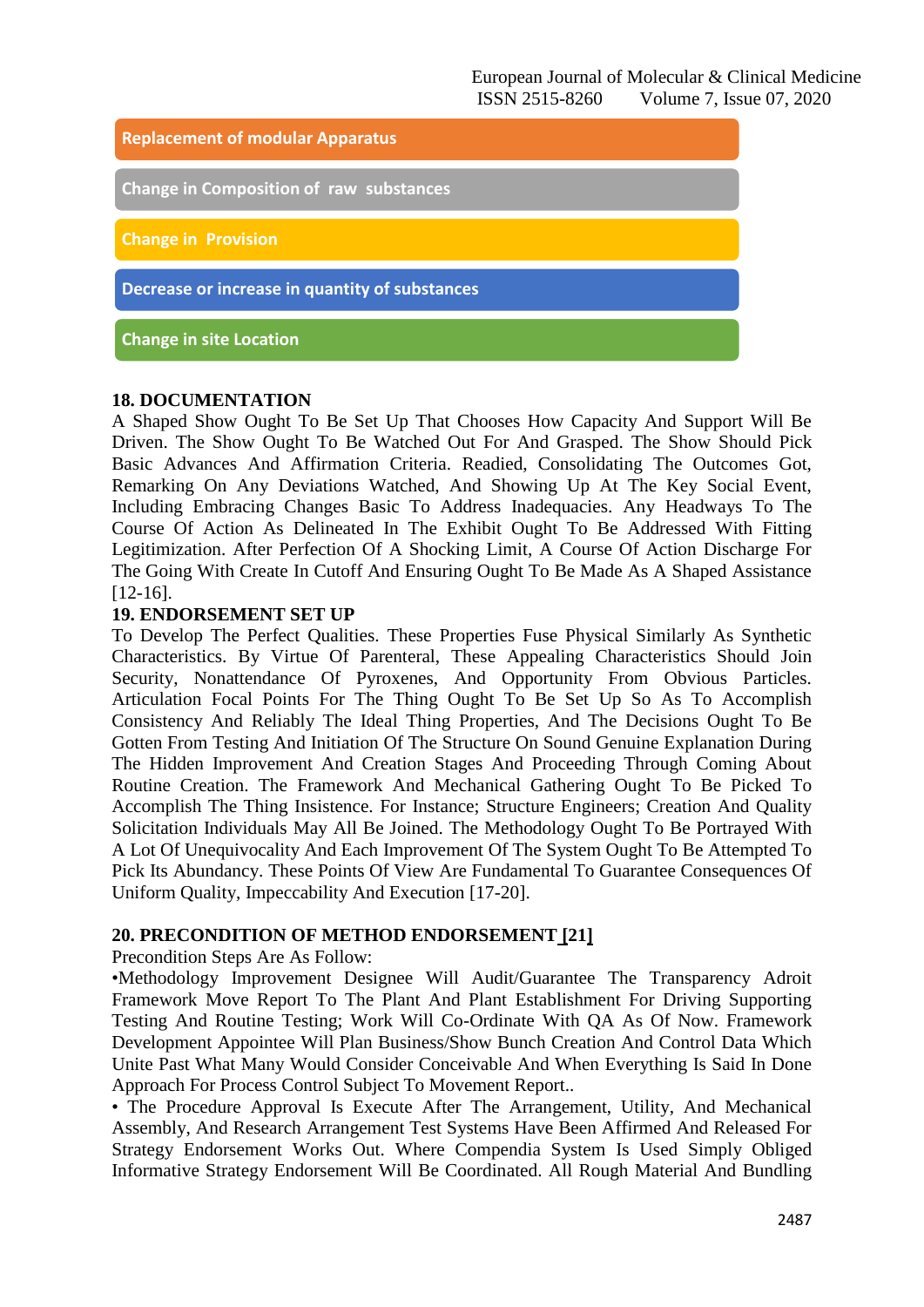Substances Assurance Will Be From Supported Merchants And Will Be Insisted By Quality Control.

•All The Mechanical Party And Instruments To Be Used Are Balanced And Preventive Upkeep Programs Are Set Up.

•Fitting Sops Are Set Up And Preparing Is Done On Mechanical Get-Together, Development, Passing On Bearing And Testing Framework. Key Technique Steps And Procedure Factors Are Seen And Their Working Degrees Have Been Created.

•Master Formula, Producing Guidance, Packing Guidance, Testing Method And Detail Will Be Endorsed Before Execution Of Procedure Approval Clumps.

•The Cleaning Of The Zone And Apparatus Has Been Finished Before The Inception Of Procedure Approval. The Approval Group And Operational Group Will Be Prepared From Procedure Engineer.

## **21. APPROVAL PROTOCOL**

Points By Point Convention For Performing Approvals Are Fundamental To Guarantee That The Procedure Is Satisfactorily Approved. Procedure Approval Conventions Ought To Incorporate The Accompanying Components:

- Aim, Extent Of Inclusion Of The Approval Study.
- Approval Group Participation, Their Capabilities And Obligations.
- Output Of IO, OO For Basic Apparatus
- A Rundown Of All Apparatus To Be Utilized; Their Ordinary And Most Pessimistic Scenario Working Parameters.
- Number And Determination Of Groups To Be On The Approval Study.
- Format For Introduction Of Outcomes, Archiving Ends And For Endorsement Of Study Results.
- Outlines To Be Utilized For Reporting Outcomes.
- Requirements For Crude And Packing Materials And Test Strategies.
- Approved Test Strategies To Be Utilized In Process Testing And For The Completed Item.
- Training Necessities For The Handling Operators.
- Statistical Apparatuses To Be Utilized In The Examination Of Information.
- Sampling Focuses, Phases Of Testing, Strategies For Inspecting, Examining Plans.
- Explanation Of The Preparing Steps: Duplicate Of The Master Archives For The Item.
- Procedure Factors And Properties With Plausible Hazard And Avoidance Will Be Caught.
- Critical Procedure Guidelines And Their Particular Resiliencies.
- Necessities For Alignment Of All Estimating Gadgets.
- Type Of Validation: Impending, Synchronous, Survey, Re-Endorsement.

# **22. ECOLOGICAL CONTEMPLATIONS:**

## **TIDYING UP STANDARDS [22, 23]**

Cleaning Endorsement Is Filed Affirmation That One Can Dependably And Reasonably Clean A System Or Device Things. The Technique Is Fundamental For The Going With Causes::

- It Correspondingly Guarantees From An Interior Control And Consistence Perspective The Possibility Of The Strategy;
- It Is An Administrative Prerequisite In Dynamic Pharmaceutical Item Produce;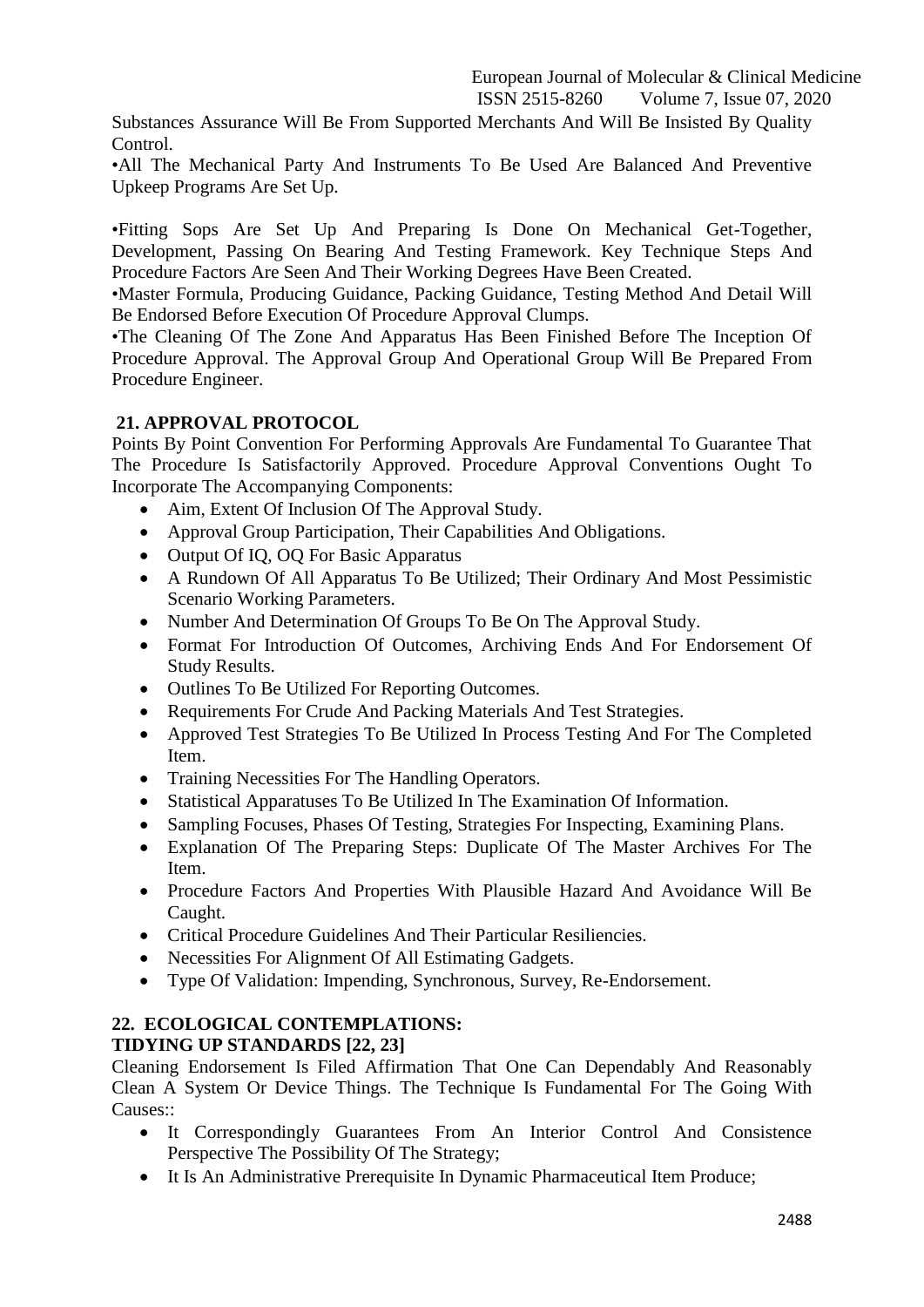It Is A Client Prerequisite – It Guarantees The Security And Virtue Of The Item.

# **CHECKING OF APPARATUS [24]**

The FDA Manual For Examinations Planned To Include Apparatus Cleaning (Chemicals Buildups Just) Anticipates That Organizations Should Have Composed Method (Sops) Specifying The Cleaning Forms And Furthermore Composed General System On How Cleaning Procedures Will Be Approved.

- Protocol For Cleaning Approval;
- Aanalyze -Testing Remaining Drug Levels;
- A Methodology For Deciding Neatness (Wash);
- A Standard Working Methodology For Cleaning With An Agenda.

The Cleaning Show Must Be Concentrated And Should Be Checked. Getting Ready Is Fundamental. An Endorsement Program Needs:

- Test Strategies That Must Themselves Be Tried,
- A Most Extreme Cutoff Set For Buildups
- Suitable Strategies For Inspecting
- Criteria For Acknowledgment In The Wake Of Cleaning.

## **23. SKILLED ASSESSMENT (EVALUATION)**

This Is An Assessment Of The Whole Investigation Against The Convention Necessities As Laid Out Above. It Ought To Be Readied And The End Drawn At Each Phase Expressed. The Last Ends Ought To Reflect Whether The Convention Prerequisites Were Connect. The Assessment Ought To Incorporate An Appraisal Of The Arranged Alignment And Support Developers For The Apparatus And Instrumentation To Keep Up The Approved Conditions. The Assessment Ought To Be Marked By Approved Officials Of The Association Who Were Individuals From The Group Setting Up The Convention And Who Are Suitable Ability In The Territory Doled Out To Them. Generally Endorsement Of The Examination Ought To Be Approved By The Leader Of The Approval Group And The Leader Of The Quality Control Office [24].

# **24. VALIDATION MASTER PLAN [7, 20]**

It Incorporates:



# **25. FAILURE /DEVIATION [21]**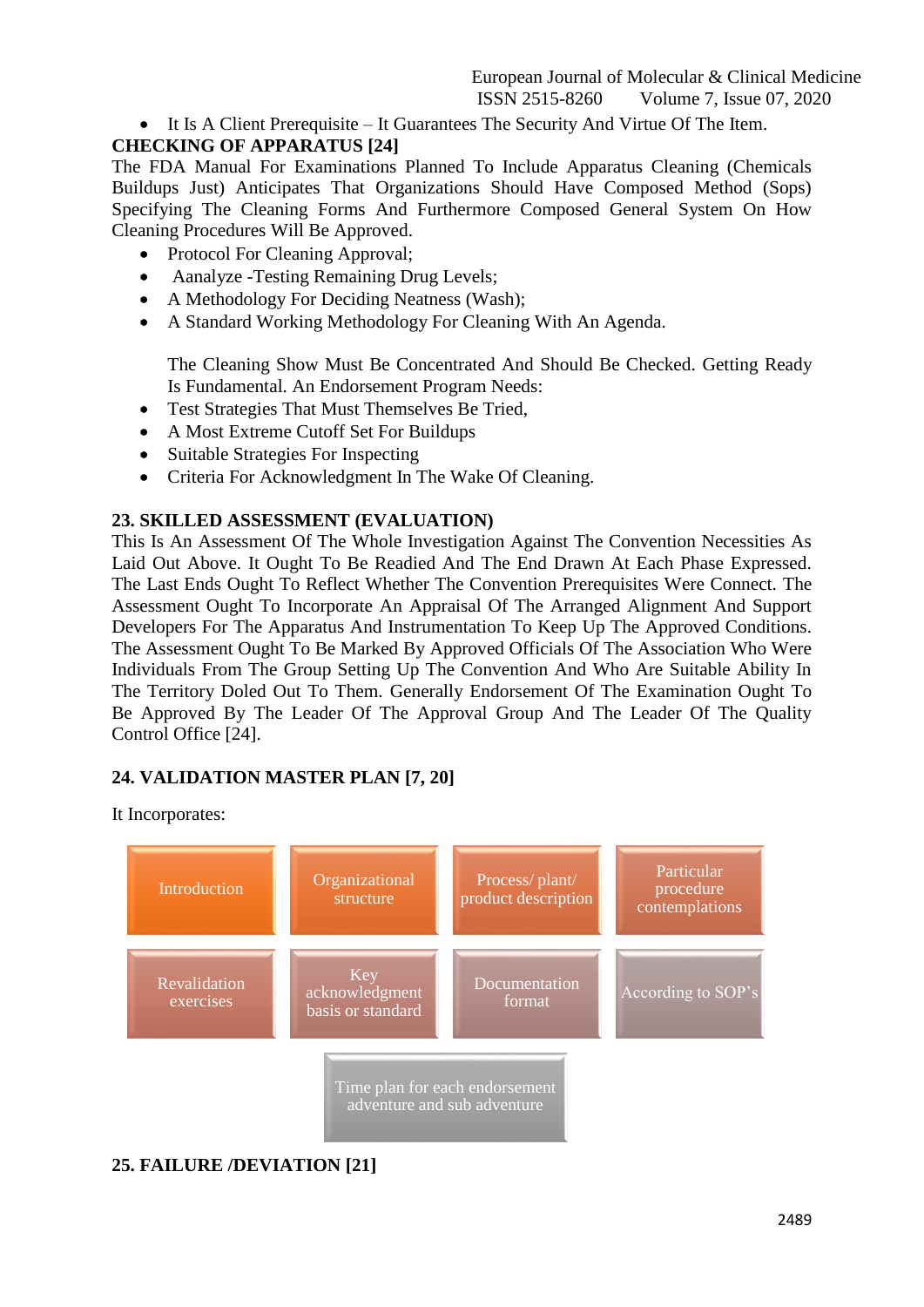When The Instance Of The Procedure Approval Disappointment Has Been Distinguished, The Failure Will Ordered Into The Accompanying Classes.

- **CLASS 1**:Where The Disappointment Can Be Ascribed To An Event Which Isn't Natural For The Procedure. For Instance, An Apparatus Disappointment Crude Material That It Tends To Be Consented To Finish The Approval Practices Subbing Another Batch For The One That Fizzled. This Examination And The Resulting Activity Will Be Remembered For The Approval Report.
- **CLASS 2**: Where The Disappointment Might Be Trait Disappointment Or Where The Examination Is Uncertain Than The Approval Practice Has Fizzled. Right Now Approval Terms Choose And Legitimize The Strategy To Be Taken, Recording Its Defense And Suggestions.

#### **26. DECIDER PROCEDUREAPPROVAL REPORT [21]**

| Decider<br>Procedure<br>Approval Report | The real yield got at various stages will be inspected                                                          |
|-----------------------------------------|-----------------------------------------------------------------------------------------------------------------|
|                                         | List of all testing area                                                                                        |
|                                         | Any work finished notwithstanding that particular in the convention Phase of<br>procedure                       |
|                                         | The natural conditions                                                                                          |
|                                         | Apparatus                                                                                                       |
|                                         | Constituents                                                                                                    |
|                                         | Data can be gathered in pre configuration design                                                                |
|                                         | An approval report will be set up to survey the attachment to the convention after<br>implementation of batches |

#### **27. ACKNOWLEDGEMENT BASIS AND CONCLUSION [21]**

The Supporting Test And The Outcomes Showed Up By Will Be Examined Against By The Solicitation Criteria Of Test Or Detail And The Conformance To A Similar Will Be Poor Down To Empower The Assistance To Action. Proposals For Cutoff Focuses, Frequencies And Move To Be Progressed Concerning The Cutoff Places Being Beated Will Be Appeared In The Report Together With Suggestion No Nonsense Of Survey And The In-Process Controls Vital For Reliably Creation.

In Like Way The General Outline Of Results Ought To Be Checked For Reproducibility And Life. Results Should Show The Control On The Collecting Hypothesis All Through All Periods Of Social Event And The Amassed Information To Show The Framework Consistency And Reproducibility To Yield A Thing Which Meets Destined Properties. Considering The Results Made During The Assessment Continued By Certified Guaranteeing Show Up, A Help Report Will Be Prepared.

#### **28. BENEFITS OF PROCEDURE (PROCESS) VALIDATION [22]**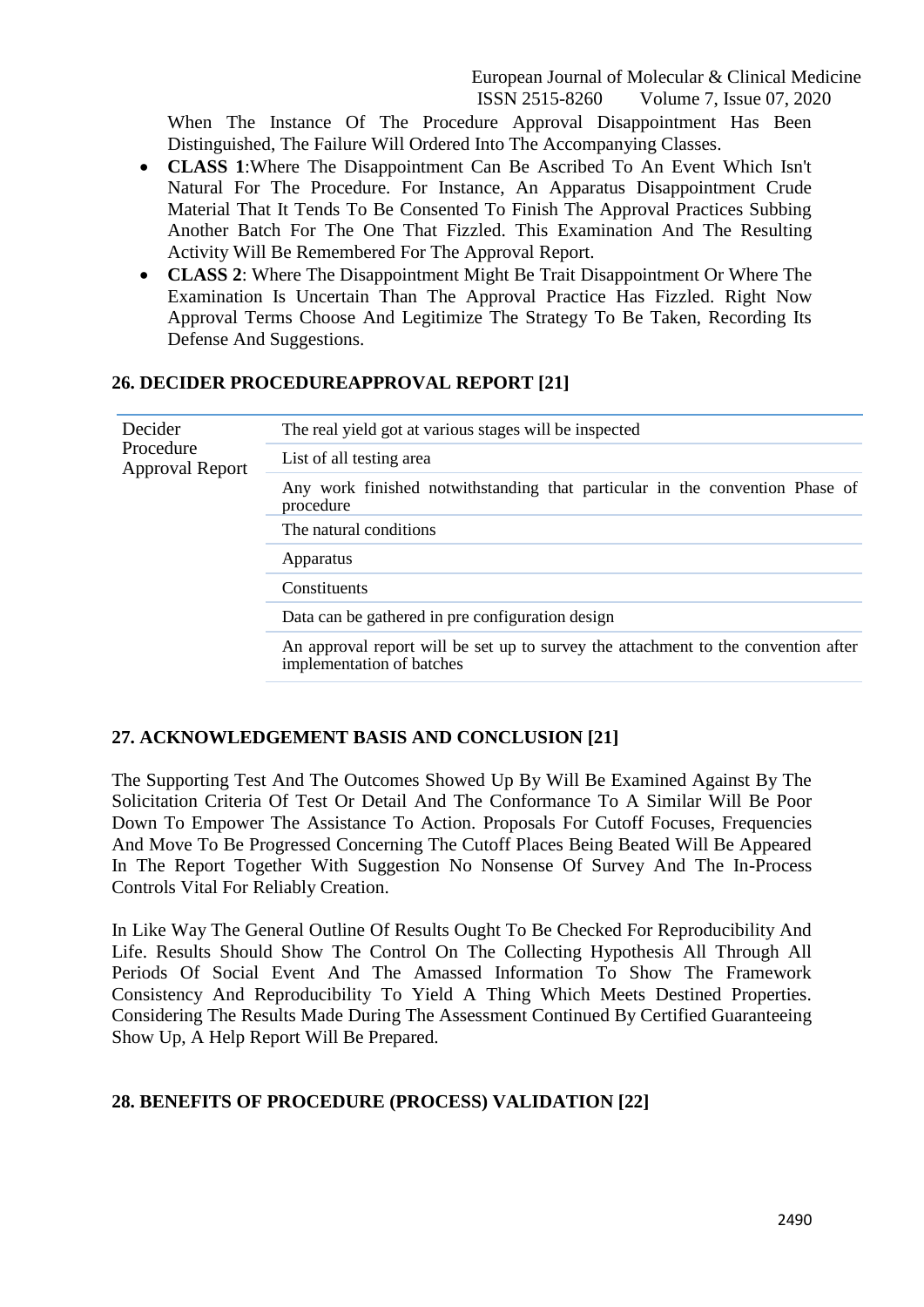

## **29. CONCLUSION**

Quality Is Continually A Fundamental Thing When We Consider Any Thing. Right Now, Must Be Made To The Best Levels. Final Result Testing With No Other Individual Doesn't Ensure The Possibility Of The Thing. Quality Attestation Frameworks Must Be Used To Join The Quality With The Thing At Every Movement And Not Just Pursued For At The End..From The Examination It Very Well May Be Expressed That Pharmaceutical Procedure Approval Is The Crucial Significant And Perceived Guideline. To Get Good Standard Of Product Procedure Validation Is Very Important. It May Used To Decrease Cost And Assurance Of Safety And Quality.Procedure Approval Is A Piece Of The Coordinated Prerequisites Of A Quality Administration System. It Is Directed With Regards To A Framework Including Plan And Advancement Control, Procedurecontrol,Quality Confirmation And Remedial And Preventive Activity.

## **30. REFERENCES:**

[1] Prabu, S. Lakshmana, T. N.K. Suriyaprakash, R. Thirumurugan, And A. Shanmugarathinam. 2014. "Process Validation: A Review." *Pharma Times* 46(4): 12– 15.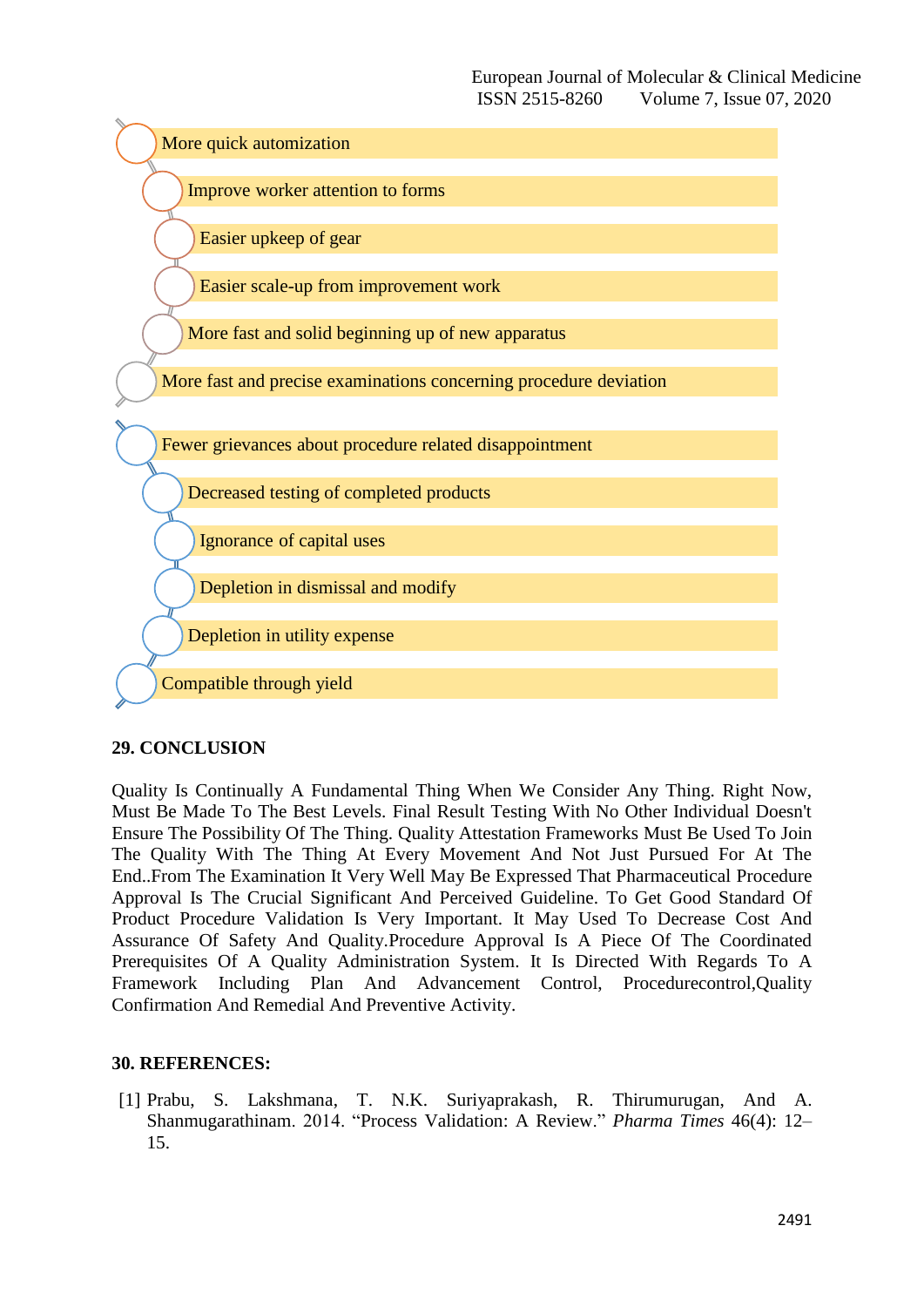- [2] Http://Apps.Who.Int/Prequel/Trainingresources/Pq\_Pres/PQT\_Assesment\_May2014/2- 4\_Process Validation
- [3] Elsie Jetta, Augustine And O. Okhamafe; An Overview Of Pharmaceutical Validation And Process Controls In Drug Development, Tropical Journal Of Pharmaceutical Research, December 2002; 1 (2): 115-122.
- [4] Guide To Inspections Of Oral Solid Dosage Forms Pre/Post Approval Issued For Development And Validation. Washington DC: US Food And Drug Administration, 1994.
- [5] Guidance For Industry: Process Validation: General Principles And Practices. U.S. Department
- [6] Of Health And Human Services, Food And Drug Administration, Centre For Drug Evaluation And
- [7] Research (CDER), Centre For Biologics Evaluation And Research (CBER), Centre For Veterinary
- [8] Medicine (CVM), January 2011.
- [9] Quality Management System Process Validation Guidance GHTF/SG3/N99-10:2004 (Edition 2).
- [10] Health Canada / Health Products And Food Branch Inspectorate Validation Guidelines For
- [11] Pharmaceutical Dosage Forms (GUI 0029) / December, 2009.
- [12] Validation Master Plan Installation And Operational Qualification Pharmaceutical
- [13] Inspection Convention; Pharmaceutical Inspection Co-Operation Scheme; PI 006 2; July,
- [14] 2004.
- [15] Kathiresan K\*, Moorthi C, Prathyusha Y, Gade B.R, Reddy B. K, Manavalan R, ; An Overview Of Pharmaceutical Validation; Research Journal Of Pharmaceutical, Biological And Chemical Sciences; ISSN: 0975-8585; October – December 2010; RJPBCS 1(4); Page No. 1026.
- [16] Oechslein C, Lazar M. S Process Validation Fromview Report Of The FDA, Maas &Peither AG – GMP Publishing, LOGFILE No. 3/ February 2012.
- [17] Guidelines For Process Validation Of Pharmaceutical Dosage Form Saudi Food & Drug Authority; Version 2; February, 1992.
- [18] Health Canada / Health Products And Food Branch Inspectorate Validation Guidelines For Pharmaceutical Dosage Forms (GUI – 0029) / December, 2009.
- [19] Guide To Inspections Of Oral Solid Dosage Forms Pre/Post Approval Issue For Development And Validation; Issue (1/94); January, 2010.
- [20] Green JM. A Practical Guide To Analytical Method Validation, Anal. Chem. News And Features 1996; 60:305A-9A.
- [21] Akers, J. Simplifying And Improving Process Validation. J. Parent. Sci. Technol. 1993, 47, 281–284.
- [22] Avallone, H.L.; D"Eramo, P. Scale-Up And Validation Of ANDA/NDA Products. Pharm. Eng.1992, 12 (6), 36–39.
- [23] Chowhan, Z.T. Development Of A New Drugsubstance Into A Compact Tablet. Pharm. Technol.1992, 16 (9), 58–67.